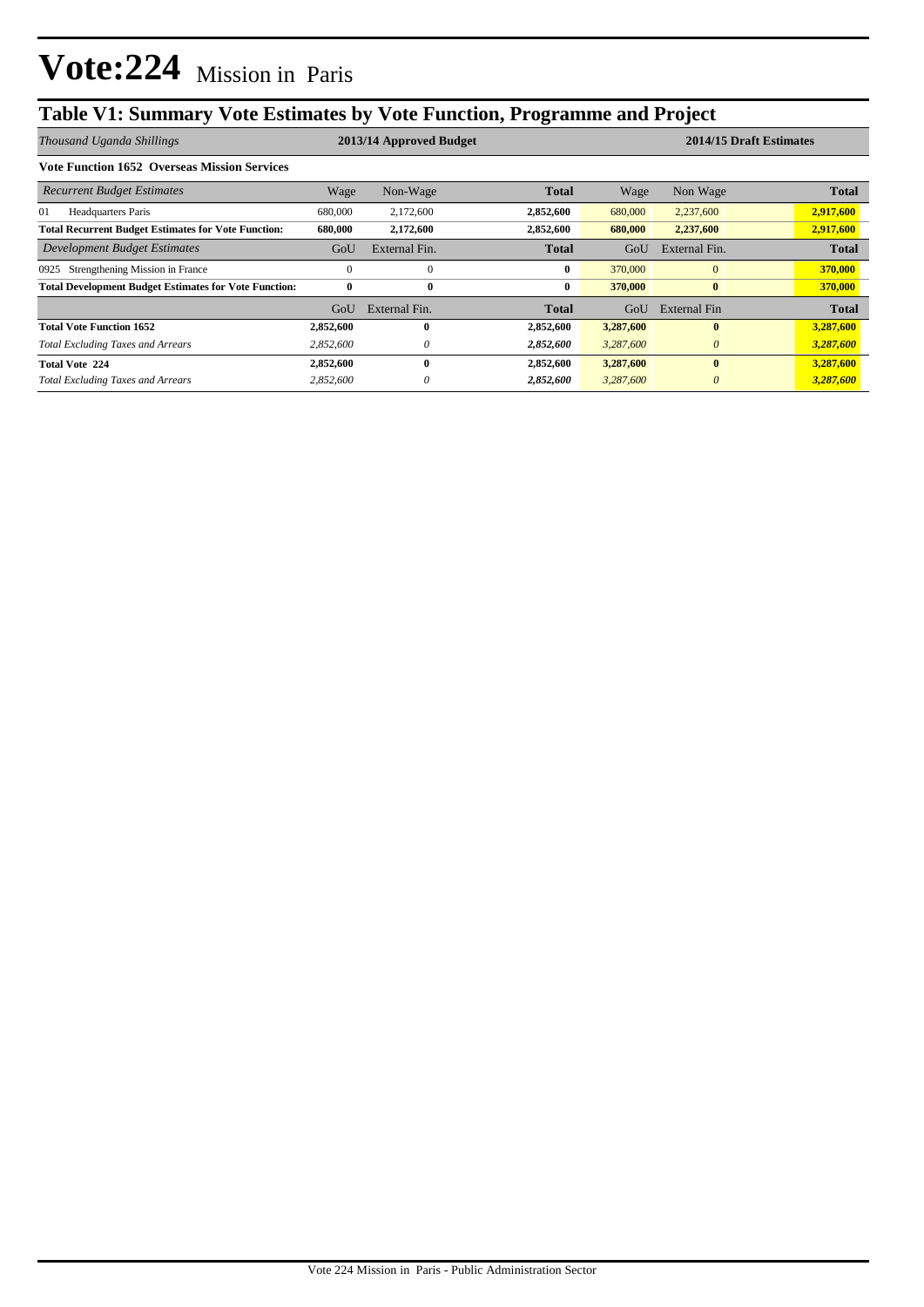# **Vote:224** Mission in Paris

## **Table V2: Summary Vote Estimates by Item**

| Thousand Uganda Shillings                                | 2013/14 Approved Budget |                       |              | 2014/15 Draft Estimates |                       |              |
|----------------------------------------------------------|-------------------------|-----------------------|--------------|-------------------------|-----------------------|--------------|
|                                                          | GoU                     | External Fin.         | <b>Total</b> |                         | GoU External Fin.     | Total        |
| <b>Employees, Goods and Services (Outputs Provided)</b>  | 2,852,600               | $\boldsymbol{\theta}$ | 2,852,600    | 2,917,600               | $\boldsymbol{\theta}$ | 2,917,600    |
| 211103 Allowances                                        | 585,200                 | $\boldsymbol{0}$      | 585,200      | 650,200                 | $\mathbf{0}$          | 650,200      |
| 211105 Missions staff salaries                           | 680,000                 | $\overline{0}$        | 680,000      | 680,000                 | $\mathbf{0}$          | 680,000      |
| 212201 Social Security Contributions                     | 6,000                   | $\boldsymbol{0}$      | 6,000        | 6,000                   | $\mathbf{0}$          | 6,000        |
| 213001 Medical expenses (To employees)                   | 80,300                  | $\overline{0}$        | 80,300       | 80,300                  | $\overline{0}$        | 80,300       |
| 213002 Incapacity, death benefits and funeral expenses   | 6,000                   | $\theta$              | 6,000        | 6,000                   | $\theta$              | 6,000        |
| 221001 Advertising and Public Relations                  | 23,000                  | $\overline{0}$        | 23,000       | 23,000                  | $\mathbf{0}$          | 23,000       |
| 221002 Workshops and Seminars                            | 44,000                  | $\boldsymbol{0}$      | 44,000       | 44,000                  | $\mathbf{0}$          | 44,000       |
| 221005 Hire of Venue (chairs, projector, etc)            | 6,000                   | $\overline{0}$        | 6,000        | 6,000                   | $\overline{0}$        | 6,000        |
| 221006 Commissions and related charges                   | 6,000                   | $\boldsymbol{0}$      | 6,000        | 6,000                   | $\mathbf{0}$          | 6,000        |
| 221007 Books, Periodicals & Newspapers                   | 6,000                   | $\overline{0}$        | 6,000        | 6,000                   | $\overline{0}$        | 6,000        |
| 221008 Computer supplies and Information Technology (IT) | 12,000                  | $\boldsymbol{0}$      | 12,000       | 12,000                  | $\mathbf{0}$          | 12,000       |
| 221009 Welfare and Entertainment                         | 26,000                  | $\boldsymbol{0}$      | 26,000       | 26,000                  | $\mathbf{0}$          | 26,000       |
| 221011 Printing, Stationery, Photocopying and Binding    | 38,000                  | $\overline{0}$        | 38,000       | 38,000                  | $\overline{0}$        | 38,000       |
| 221012 Small Office Equipment                            | 4,000                   | $\overline{0}$        | 4,000        | 4,000                   | $\overline{0}$        | 4,000        |
| 221014 Bank Charges and other Bank related costs         | 8,000                   | $\mathbf{0}$          | 8,000        | 8,000                   | $\overline{0}$        | 8,000        |
| 221017 Subscriptions                                     | 15,000                  | $\overline{0}$        | 15,000       | 15,000                  | $\overline{0}$        | 15,000       |
| 221018 Exchange losses/ gains                            | 20,000                  | $\mathbf{0}$          | 20,000       | 20,000                  | $\overline{0}$        | 20,000       |
| 222001 Telecommunications                                | 72,000                  | $\boldsymbol{0}$      | 72,000       | 72,000                  | $\mathbf{0}$          | 72,000       |
| 222002 Postage and Courier                               | 26,000                  | $\overline{0}$        | 26,000       | 26,000                  | $\overline{0}$        | 26,000       |
| 222003 Information and communications technology (ICT)   | 20,000                  | $\mathbf{0}$          | 20,000       | 20,000                  | $\overline{0}$        | 20,000       |
| 223001 Property Expenses                                 | 15,000                  | $\overline{0}$        | 15,000       | 23,000                  | $\overline{0}$        | 23,000       |
| 223002 Rates                                             | 5,000                   | $\boldsymbol{0}$      | 5,000        | 5,000                   | $\overline{0}$        | 5,000        |
| 223003 Rent – (Produced Assets) to private entities      | 732,000                 | $\mathbf{0}$          | 732,000      | 732,000                 | $\overline{0}$        | 732,000      |
| 223004 Guard and Security services                       | 20,000                  | $\boldsymbol{0}$      | 20,000       | 20,000                  | $\mathbf{0}$          | 20,000       |
| 223005 Electricity                                       | 24,000                  | $\overline{0}$        | 24,000       | 24,000                  | $\overline{0}$        | 24,000       |
| 223006 Water                                             | 15,000                  | $\mathbf{0}$          | 15,000       | 15,000                  | $\mathbf{0}$          | 15,000       |
| 223007 Other Utilities- (fuel, gas, firewood, charcoal)  | 27,000                  | $\mathbf{0}$          | 27,000       | 27,000                  | $\overline{0}$        | 27,000       |
| 224002 General Supply of Goods and Services              | 8,000                   | $\boldsymbol{0}$      | 8,000        | $\mathbf{0}$            | $\mathbf{0}$          | $\mathbf{0}$ |
| 226001 Insurances                                        | 40,000                  | $\mathbf{0}$          | 40,000       | 40,000                  | $\mathbf{0}$          | 40,000       |
| 227001 Travel inland                                     | 56,000                  | $\overline{0}$        | 56,000       | 56,000                  | $\mathbf{0}$          | 56,000       |
| 227002 Travel abroad                                     | 80,000                  | $\boldsymbol{0}$      | 80,000       | 80,000                  | $\mathbf{0}$          | 80,000       |
| 227003 Carriage, Haulage, Freight and transport hire     | 55,100                  | $\boldsymbol{0}$      | 55,100       | 55,100                  | $\overline{0}$        | 55,100       |
| 227004 Fuel, Lubricants and Oils                         | 20,000                  | $\mathbf{0}$          | 20,000       | 20,000                  | $\overline{0}$        | 20,000       |
| 228001 Maintenance - Civil                               | 16,000                  | $\boldsymbol{0}$      | 16,000       | 16,000                  | $\mathbf{0}$          | 16,000       |
| 228002 Maintenance - Vehicles                            | 20,000                  | $\boldsymbol{0}$      | 20,000       | 20,000                  | $\overline{0}$        | 20,000       |
| 228003 Maintenance - Machinery, Equipment & Furniture    | 36,000                  | $\boldsymbol{0}$      | 36,000       | 36,000                  | $\mathbf{0}$          | 36,000       |
| <b>Investment (Capital Purchases)</b>                    | $\boldsymbol{\theta}$   | $\boldsymbol{\theta}$ | $\theta$     | 370,000                 | $\boldsymbol{\theta}$ | 370,000      |
| 231001 Non Residential buildings (Depreciation)          | $\boldsymbol{0}$        | $\boldsymbol{0}$      | $\bf{0}$     | 100,000                 | $\mathbf{0}$          | 100,000      |
| 231004 Transport equipment                               | $\overline{0}$          | $\boldsymbol{0}$      | $\bf{0}$     | 270,000                 | $\mathbf{0}$          | 270,000      |
| <b>Grand Total Vote 224</b>                              | 2,852,600               | $\boldsymbol{0}$      | 2,852,600    | 3,287,600               | $\bf{0}$              | 3,287,600    |
| <b>Total Excluding Taxes and Arrears</b>                 | 2,852,600               | $\boldsymbol{\theta}$ | 2,852,600    | 3,287,600               | $\boldsymbol{\theta}$ | 3,287,600    |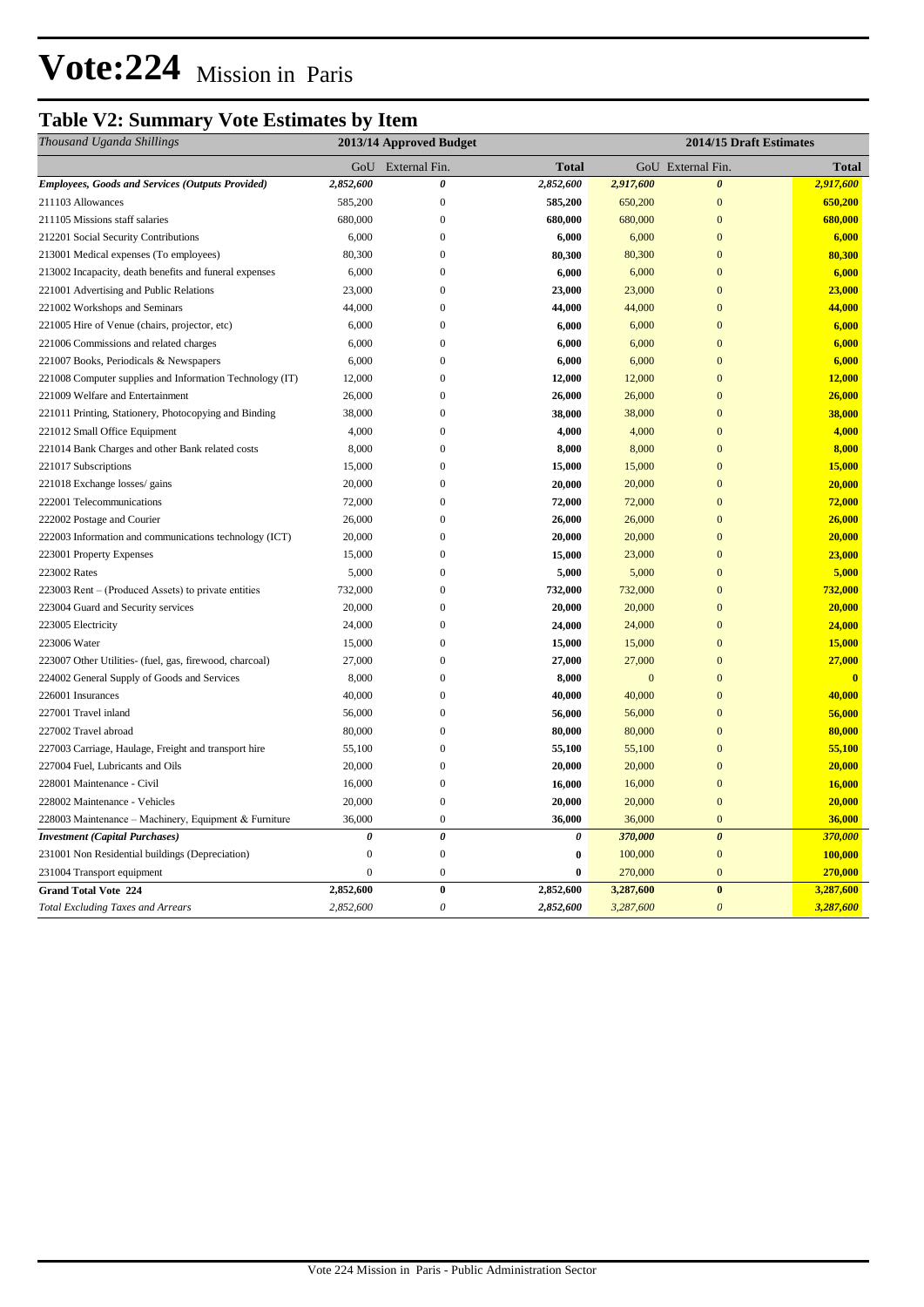# **Vote:224** Mission in Paris

## **Table V3: Detailed Estimates by Vote Function, Cost Centre, Output and Item**

### *Vote Function 1652 Overseas Mission Services*

#### *Recurrent Budget Estimates*

#### **Programme 01 Headquarters Paris**

| Thousand Uganda Shillings                                            | 2013/14 Approved Budget |              |              | 2014/15 Draft Estimates |                  |              |
|----------------------------------------------------------------------|-------------------------|--------------|--------------|-------------------------|------------------|--------------|
| <b>Outputs Provided</b>                                              | Wage                    | Non-Wage     | <b>Total</b> | Wage                    | Non Wage         | <b>Total</b> |
| <b>Output:165201 Cooperation frameworks</b>                          |                         |              |              |                         |                  |              |
| 211103 Allowances                                                    | $\boldsymbol{0}$        | 540,200      | 540,200      | $\bf{0}$                | 605,200          | 605,200      |
| 211105 Missions staff salaries                                       | 680,000                 | $\mathbf{0}$ | 680,000      | 680,000                 | $\boldsymbol{0}$ | 680,000      |
| 212201 Social Security Contributions                                 | $\boldsymbol{0}$        | 6,000        | 6,000        | $\mathbf{0}$            | 6,000            | 6,000        |
| 213001 Medical expenses (To employees)                               | $\boldsymbol{0}$        | 80,300       | 80,300       | $\mathbf{0}$            | 80,300           | 80,300       |
| 213002 Incapacity, death benefits and funeral e                      | $\boldsymbol{0}$        | 6,000        | 6,000        | $\mathbf{0}$            | 6,000            | 6,000        |
| 221001 Advertising and Public Relations                              | $\boldsymbol{0}$        | 3,000        | 3,000        | $\mathbf{0}$            | 3,000            | 3,000        |
| 221002 Workshops and Seminars                                        | $\boldsymbol{0}$        | 44,000       | 44,000       | $\mathbf{0}$            | 44,000           | 44,000       |
| 221005 Hire of Venue (chairs, projector, etc)                        | $\boldsymbol{0}$        | 6,000        | 6,000        | $\mathbf{0}$            | 6,000            | 6,000        |
| 221006 Commissions and related charges                               | $\boldsymbol{0}$        | 6,000        | 6,000        | $\mathbf{0}$            | 6,000            | 6,000        |
| 221007 Books, Periodicals & Newspapers                               | $\boldsymbol{0}$        | 6,000        | 6,000        | $\mathbf{0}$            | 6,000            | 6,000        |
| 221008 Computer supplies and Information Tec                         | $\boldsymbol{0}$        | 12,000       | 12,000       | $\mathbf{0}$            | 12,000           | 12,000       |
| 221009 Welfare and Entertainment                                     | $\boldsymbol{0}$        | 26,000       | 26,000       | $\mathbf{0}$            | 26,000           | 26,000       |
| 221011 Printing, Stationery, Photocopying and                        | $\boldsymbol{0}$        | 38,000       | 38,000       | $\mathbf{0}$            | 38,000           | 38,000       |
| 221012 Small Office Equipment                                        | $\boldsymbol{0}$        | 4,000        | 4,000        | $\mathbf{0}$            | 4,000            | 4,000        |
| 221014 Bank Charges and other Bank related c                         | $\boldsymbol{0}$        | 8,000        | 8,000        | $\mathbf{0}$            | 8,000            | 8,000        |
| 221017 Subscriptions                                                 | $\boldsymbol{0}$        | 15,000       | 15,000       | $\mathbf{0}$            | 15,000           | 15,000       |
| 221018 Exchange losses/ gains                                        | $\boldsymbol{0}$        | 20,000       | 20,000       | $\mathbf{0}$            | 20,000           | 20,000       |
| 222001 Telecommunications                                            | $\boldsymbol{0}$        | 72,000       | 72,000       | $\mathbf{0}$            | 72,000           | 72,000       |
| 222002 Postage and Courier                                           | $\boldsymbol{0}$        | 26,000       | 26,000       | $\mathbf{0}$            | 26,000           | 26,000       |
| 222003 Information and communications techn                          | $\boldsymbol{0}$        | 20,000       | 20,000       | $\mathbf{0}$            | 20,000           | 20,000       |
| 223001 Property Expenses                                             | $\boldsymbol{0}$        | 15,000       | 15,000       | $\mathbf{0}$            | 23,000           | 23,000       |
| 223002 Rates                                                         | $\boldsymbol{0}$        | 5,000        | 5,000        | $\mathbf{0}$            | 5,000            | 5,000        |
| 223003 Rent – (Produced Assets) to private enti                      | $\boldsymbol{0}$        | 192,000      | 192,000      | $\mathbf{0}$            | 192,000          | 192,000      |
| 223004 Guard and Security services                                   | $\boldsymbol{0}$        | 20,000       | 20,000       | $\mathbf{0}$            | 20,000           | 20,000       |
| 223005 Electricity                                                   | $\boldsymbol{0}$        | 24,000       | 24,000       | $\mathbf{0}$            | 24,000           | 24,000       |
| 223006 Water                                                         | $\boldsymbol{0}$        | 15,000       | 15,000       | $\mathbf{0}$            | 15,000           | 15,000       |
| 223007 Other Utilities- (fuel, gas, firewood, cha                    | $\boldsymbol{0}$        | 27,000       | 27,000       | $\mathbf{0}$            | 27,000           | 27,000       |
| 224002 General Supply of Goods and Services                          | $\boldsymbol{0}$        | 8,000        | 8,000        | $\mathbf{0}$            | $\bf{0}$         | $\bf{0}$     |
| 226001 Insurances                                                    | $\boldsymbol{0}$        | 40,000       | 40,000       | $\mathbf{0}$            | 40,000           | 40,000       |
| 227001 Travel inland                                                 | $\boldsymbol{0}$        | 56,000       | 56,000       | $\mathbf{0}$            | 56,000           | 56,000       |
| 227002 Travel abroad                                                 | $\boldsymbol{0}$        | 80,000       | 80,000       | $\mathbf{0}$            | 80,000           | 80,000       |
| 227003 Carriage, Haulage, Freight and transpor                       | $\boldsymbol{0}$        | 55,100       | 55,100       | $\mathbf{0}$            | 55,100           | 55,100       |
| 227004 Fuel, Lubricants and Oils                                     | $\boldsymbol{0}$        | 20,000       | 20,000       | $\mathbf{0}$            | 20,000           | 20,000       |
| 228001 Maintenance - Civil                                           | $\mathbf{0}$            | 16,000       | 16,000       | $\Omega$                | 16,000           | 16,000       |
| 228002 Maintenance - Vehicles                                        | $\boldsymbol{0}$        | 20,000       | 20,000       | $\mathbf{0}$            | 20,000           | 20,000       |
| 228003 Maintenance – Machinery, Equipment                            | $\boldsymbol{0}$        | 36,000       | 36,000       | $\mathbf{0}$            | 36,000           | 36,000       |
| Total Cost of Output 165201:                                         | 680,000                 | 1,567,600    | 2,247,600    | 680,000                 | 1,632,600        | 2,312,600    |
| Output:165202 Consulars services                                     |                         |              |              |                         |                  |              |
| 223003 Rent – (Produced Assets) to private enti                      | $\boldsymbol{0}$        | 540,000      | 540,000      | $\bf{0}$                | 540,000          | 540,000      |
| Total Cost of Output 165202:                                         | 0                       | 540,000      | 540,000      | 0                       | 540,000          | 540,000      |
| Output:165204 Promotion of trade, tourism, education, and investment |                         |              |              |                         |                  |              |
| 211103 Allowances                                                    | $\boldsymbol{0}$        | 45,000       | 45,000       | $\mathbf{0}$            | 45,000           | 45,000       |
| 221001 Advertising and Public Relations                              | $\boldsymbol{0}$        | 20,000       | 20,000       | $\mathbf{0}$            | 20,000           | 20,000       |
| Total Cost of Output 165204:                                         | 0                       | 65,000       | 65,000       | $\boldsymbol{\theta}$   | 65,000           | 65,000       |
| <b>Total Cost of Outputs Provided</b>                                | 680,000                 | 2,172,600    | 2,852,600    | 680,000                 | 2,237,600        | 2,917,600    |
| <b>Total Programme 01</b>                                            | 680,000                 | 2,172,600    | 2,852,600    | 680,000                 | 2,237,600        | 2,917,600    |
| <b>Total Excluding Arrears</b>                                       | 680,000                 | 2,172,600    | 2,852,600    | 680,000                 | 2,237,600        | 2,917,600    |
| <b>Development Budget Estimates</b>                                  |                         |              |              |                         |                  |              |
| Project 0925 Strengthening Mission in France                         |                         |              |              |                         |                  |              |

| Thousand Uganda Shillings | 2013/14 Approved Budget |              | 2014/15 Draft Estimates |              |  |
|---------------------------|-------------------------|--------------|-------------------------|--------------|--|
| <b>Capital Purchases</b>  | GoU<br>External Fin.    | <b>Total</b> | GoU External Fin.       | <b>Total</b> |  |